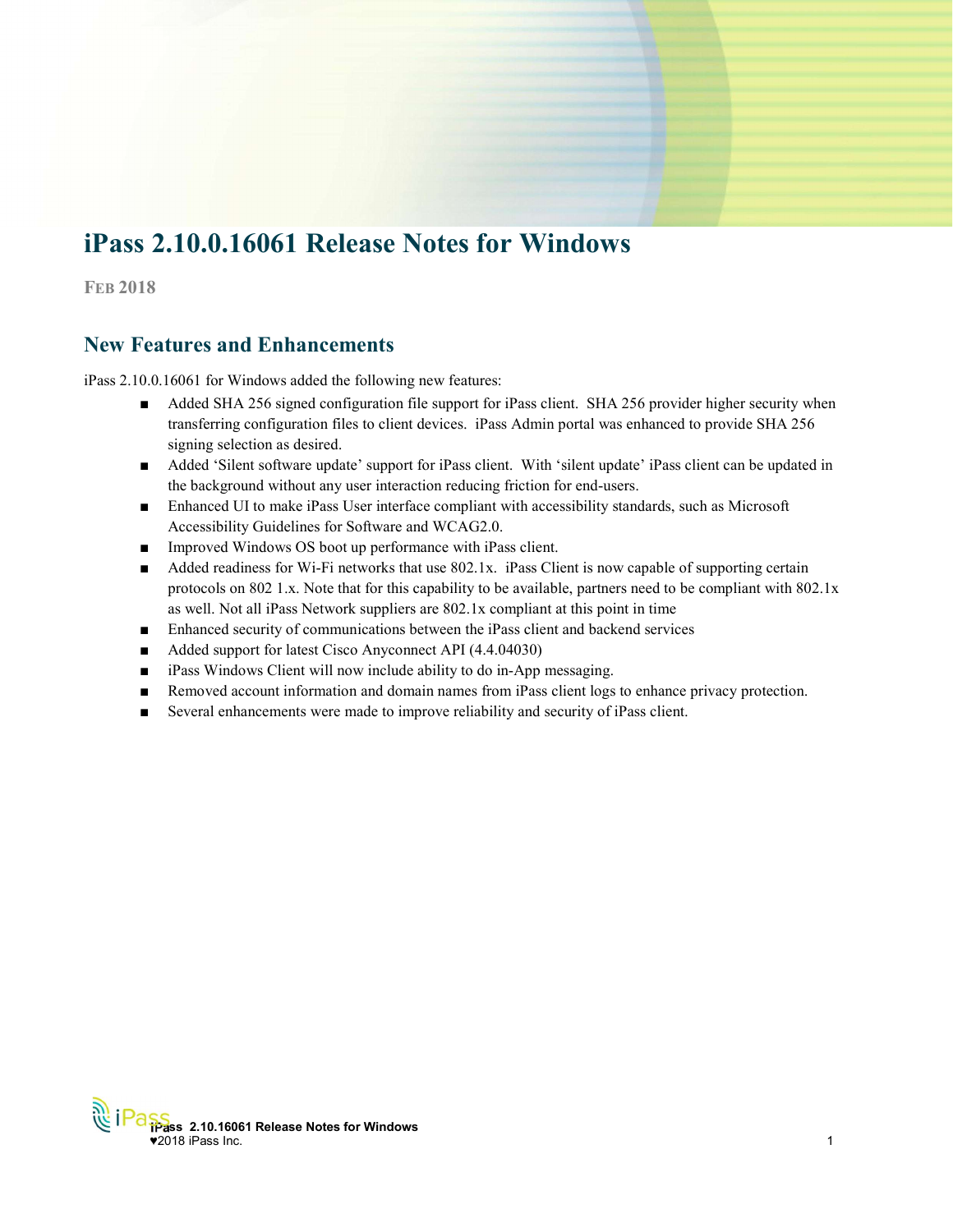# Affected Components

- 1. Communication between iPass components.
- 2. Connectivity.
- 3. Network ranking.
- 4. Software update.
- 5. Activation.
- 6. Logging.

## System Requirements

The latest version of iPass has the following system requirements:

## Operating System

Any of the following:

- Windows 10 (Win10, WinX)
- Windows 8 or Windows 8.1 (32- or 64-bit)
- Windows 7 or Windows 7 SP1 (32- or 64-bit)

## Additional Software Components

- For Windows XP:
	- WLAN API and .NET Framework 3.5 SP1 or 4.0 must be installed.
	- 802.1x connections on Windows XP require the Windows hotfix available at http://support.microsoft.com/kb/958071.
	- Com+ Event System, Com+ System Application, and MSDTC services must be installed and running.
- For Windows Vista version earlier than SP1, .NET Framework 3.5 SP1 or 4.0 must be installed

## Hardware Requirements

- $\blacksquare$  1 GHz 32-bit (x86) or 64-bit (x64) processor
- 1 GB of system memory
- 1 GB of disk space
- 512 MB of physical memory
- Support for DirectX 9 graphics and 32 MB of graphics memory
- A recommended screen resolution of at least 1024x768.
- At least one connectivity device installed, depending on your intended connection type:
	- A Wi-Fi adapter for a wireless connection.
	- An iPass -supported Mobile Broadband device, plus appropriate driver software installed.
	- An Ethernet adapter for an Ethernet connection.
	- A 56K v90/92 modem for a Dial connection.
	- A DSL modem for a DSL connection.

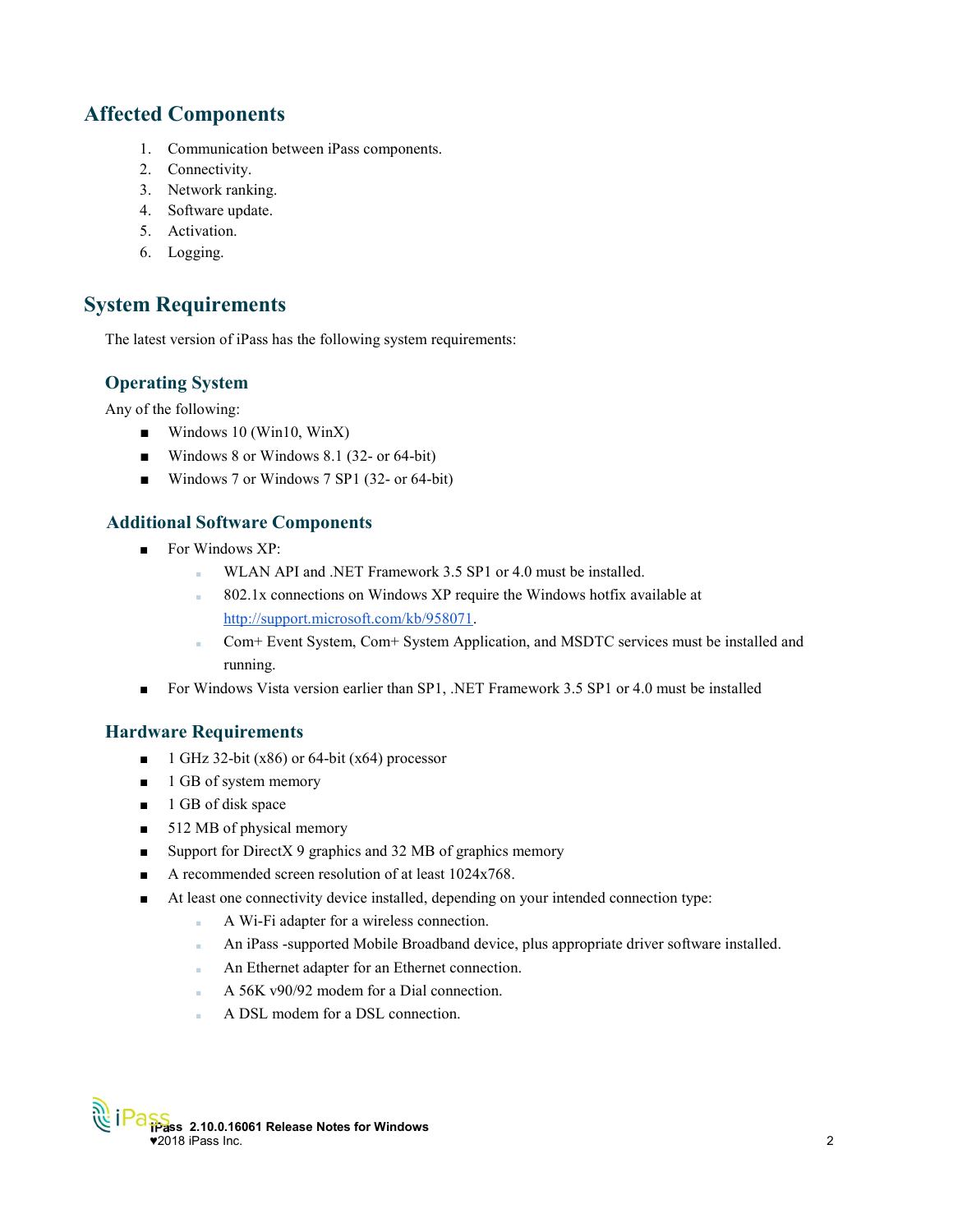## Supported Languages

■ Brazilian Portuguese, English (US and UK), French, German, Japanese, Korean, Mexican Spanish, Spanish, Simplified Chinese, Traditional Chinese, and Thai.

iPass 2.10.0.16061 Release Notes for Windows  $\bullet$ 2018 iPass Inc.  $\hspace{1.5cm}$  3